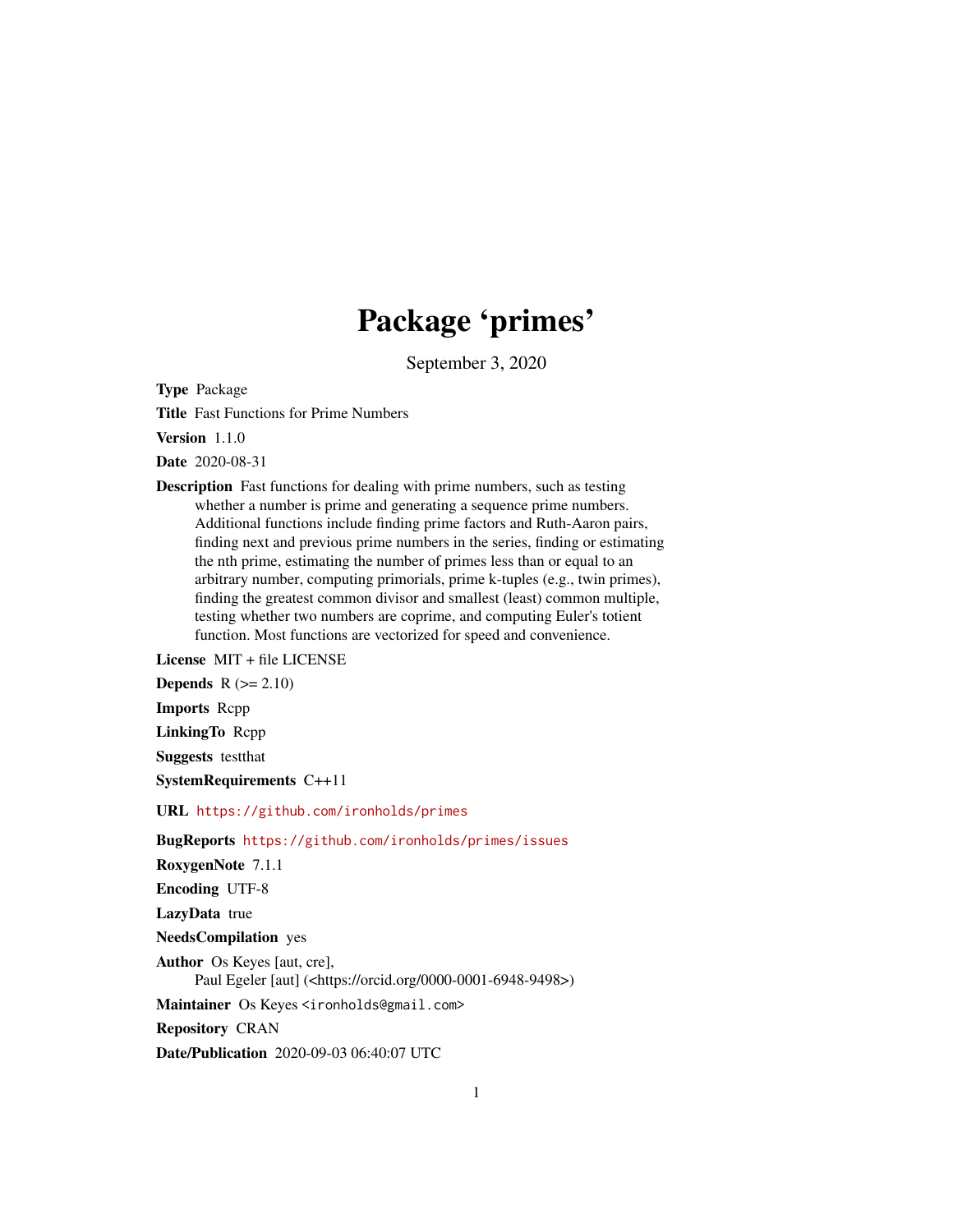# <span id="page-1-0"></span>R topics documented:

| Index |  |
|-------|--|

<span id="page-1-1"></span>

gcd *Find the Greatest Common Divisor, Smallest Common Multiple, or Coprimality*

#### <span id="page-1-2"></span>Description

These functions provide vectorized computations for the greatest common divisor (gcd), smallest common multiple (scm), and coprimality. Coprime numbers are also called *mutually prime* or *relatively prime* numbers. The smallest common multiple is often called the *least common multiple*.

#### Usage

gcd(m, n)

scm(m, n)

coprime(m, n)

#### Arguments

m, n integer vectors.

# Details

The greatest common divisor uses Euclid's algorithm, a fast and widely used method. The smallest common multiple and coprimality are computed using the gcd, where  $scm = \frac{a}{gcd(a,b)} \times b$  and two numbers are coprime when  $\gcd = 1$ .

#### Value

A vector of the length of longest input vector. If one vector is shorter, it will be recycled. The gcd and scm functions return an integer vector while coprime returns a logical vector.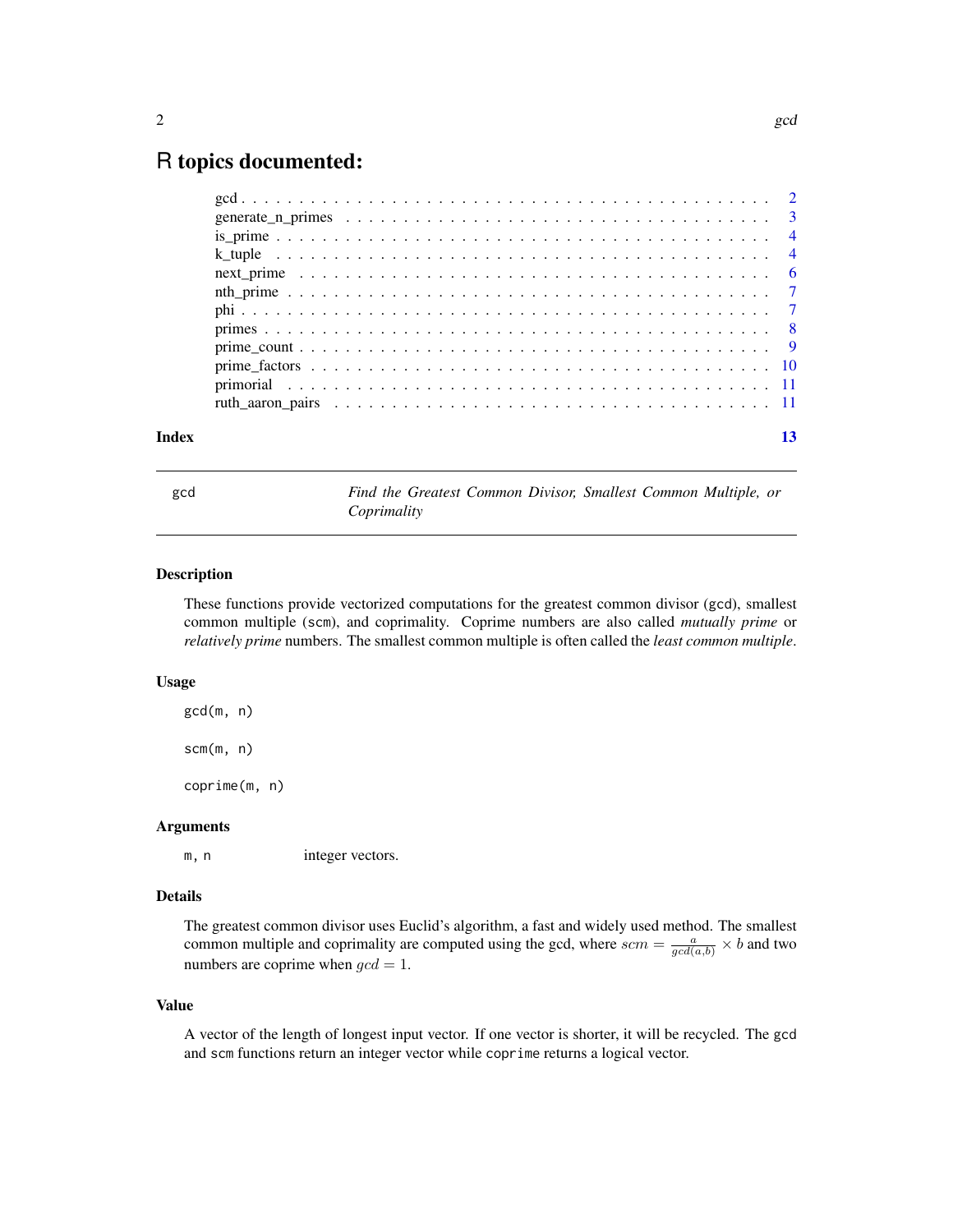<span id="page-2-0"></span>generate\_n\_primes 3

## Author(s)

Paul Egeler, MS

# Examples

```
gcd(c(18, 22, 49, 13), 42)
## [1] 6 2 7 1
scm(60, 90)
## [1] 180
coprime(60, c(77, 90))
## [1] TRUE FALSE
```
<span id="page-2-2"></span>generate\_n\_primes *Generate a Sequence of Prime Numbers*

# <span id="page-2-1"></span>Description

Generate a sequence of prime numbers from min to max or generate a vector of the first n primes. Both functions use a fast implementation of the Sieve of Eratosthenes.

#### Usage

generate\_n\_primes(n)

generate\_primes(min = 2L, max)

# Arguments

| n   | the number of primes to generate. |
|-----|-----------------------------------|
| min | the lower bound of the sequence.  |
| max | the upper bound of the sequence.  |

#### Value

An integer vector of prime numbers.

#### Author(s)

Paul Egeler, MS

```
generate_primes(max = 12)
## [1] 2 3 5 7 11
generate_n_primes(5)
## [1] 2 3 5 7 11
```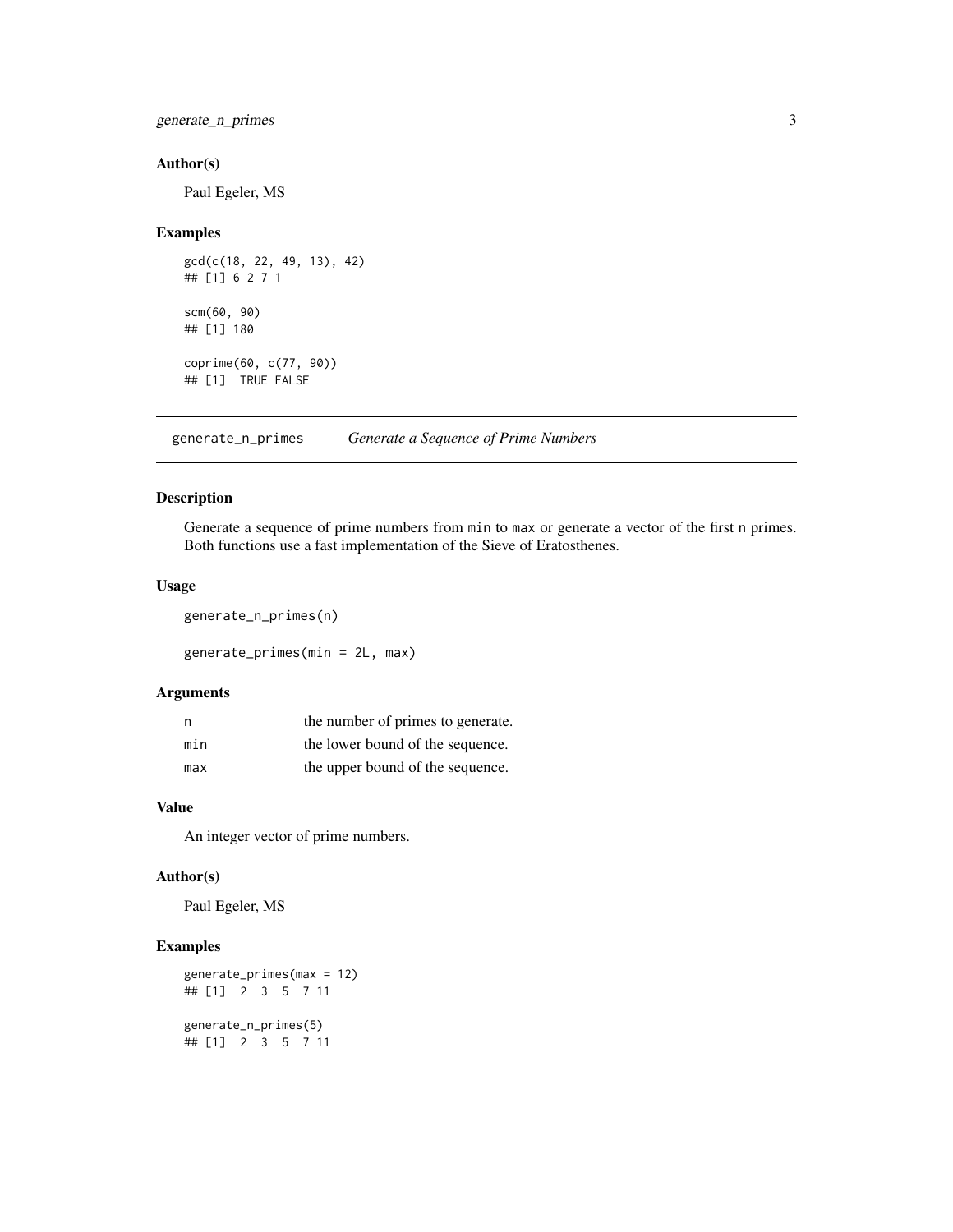<span id="page-3-0"></span>

Test whether a vector of numbers is prime or composite.

# Usage

is\_prime(x)

# Arguments

x an integer vector containing elements to be tested for primality.

#### Value

A logical vector.

# Author(s)

Os Keyes and Paul Egeler, MS

# Examples

is\_prime(4:7) ## [1] FALSE TRUE FALSE TRUE

is\_prime(1299827) ## [1] TRUE

k\_tuple *Prime* k*-tuples*

# Description

Use prime *k*-tuples to create lists of twin primes, cousin primes, prime triplets, and so forth.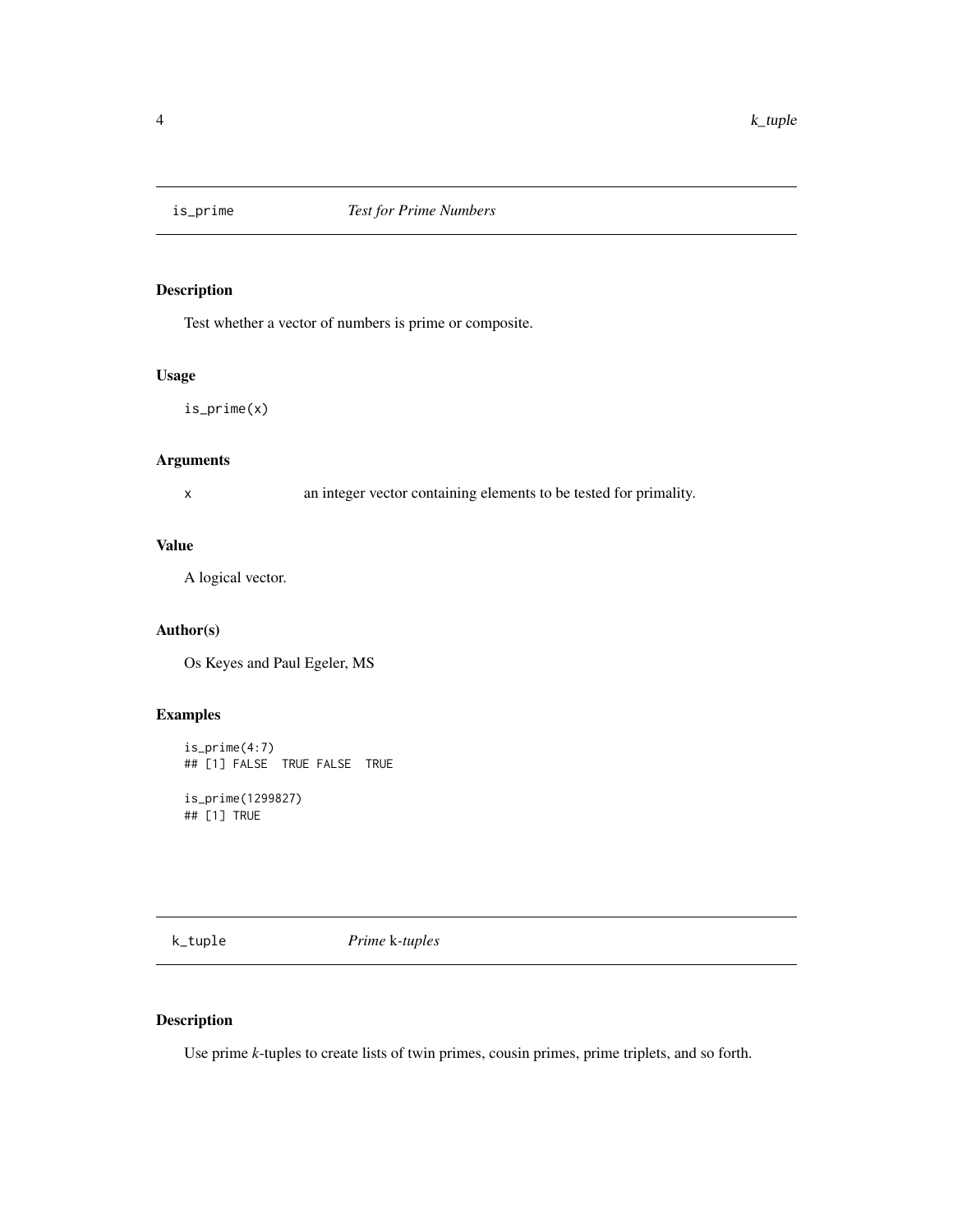#### k\_tuple 5

# Usage

```
k_tuple(min, max, tuple)
twin_primes(min, max)
cousin_primes(min, max)
sexy_primes(min, max)
sexy_prime_triplets(min, max)
third_cousin_primes(min, max)
```
# Arguments

| min   | the lower bound of the sequence.                              |
|-------|---------------------------------------------------------------|
| max   | the upper bound of the sequence.                              |
| tuple | an integer vector representing the target $k$ -tuple pattern. |

# Details

You can construct your own tuples and generate series of primes using  $k$ <sub>-tuple</sub>; however, there are functions that exist for some of the named relationships. They are listed below.

- twin\_primes: represents  $c(0,2)$ .
- cousin\_primes: represents  $c(0, 4)$ .
- third\_cousin\_primes: represents  $c(0,8)$ .
- sexy\_primes: represents  $c(0,6)$ .
- sexy\_prime\_triplets: represents c(0,6,12).

The term "third cousin primes" is of the author's coinage. There is no canonical name for that relationship to the author's knowledge.

#### Value

A list of vectors of prime numbers satisfying the condition of tuple.

#### Author(s)

Paul Egeler, MS

```
# All twin primes up to 13
twin_primes(2, 13) # Identical to k_tuple(2, 13, c(0,2))
## [[1]]
## [1] 3 5
##
```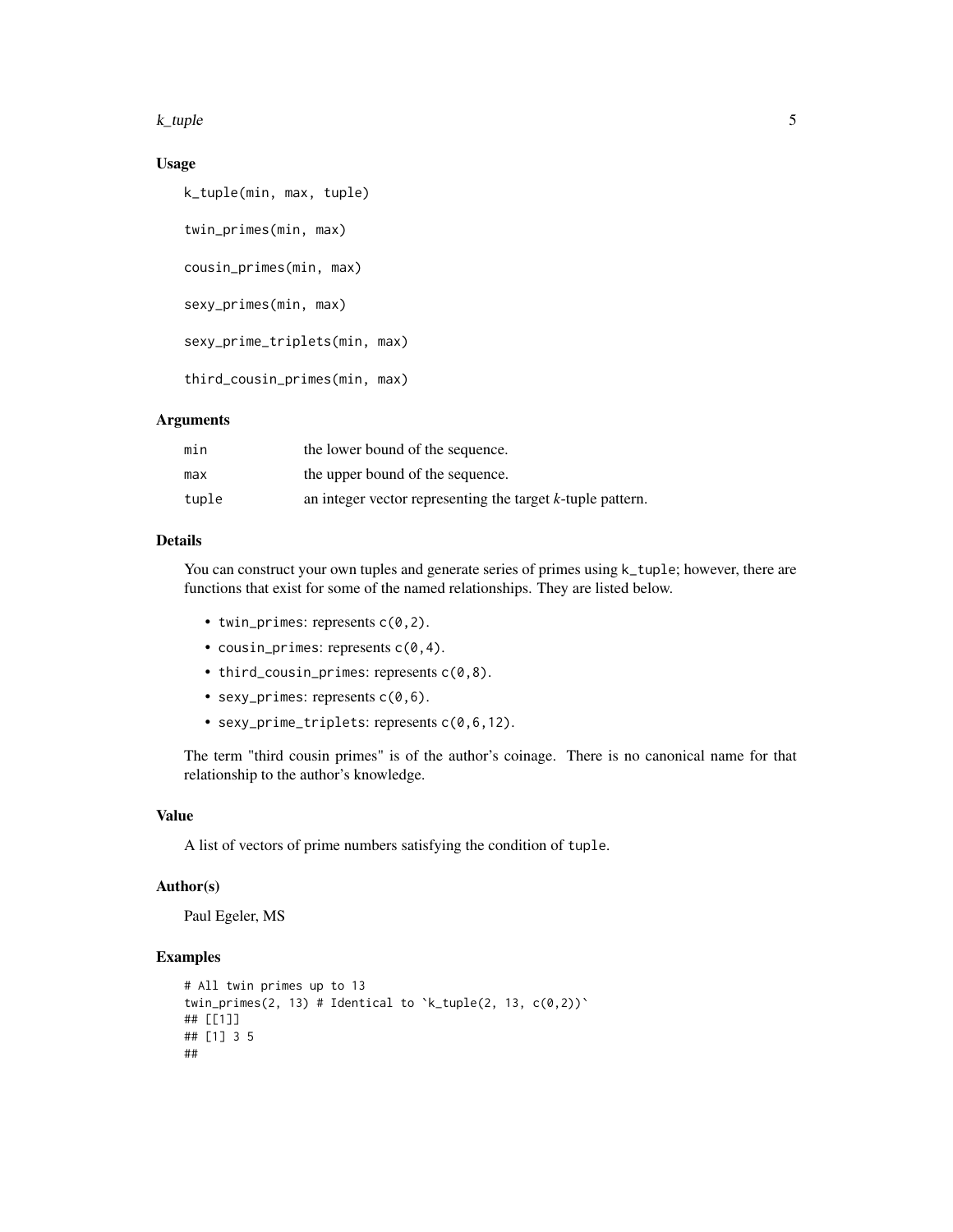```
## [[2]]
## [1] 5 7
##
## [[3]]
## [1] 11 13
# Some prime triplets
k_tuple(2, 19, c(0,4,6))
## [[1]]
## [1] 7 11 13
##
## [[2]]
## [1] 13 17 19
```
# next\_prime *Find the Next and Previous Prime Numbers*

# Description

Find the next prime numbers or previous prime numbers over a vector.

#### Usage

```
next_prime(x)
```
prev\_prime(x)

#### Arguments

x a vector of integers from which to start the search.

## Details

For prev\_prime, if a value is less than or equal to 2, the function will return NA.

#### Value

An integer vector of prime numbers.

#### Author(s)

Paul Egeler, MS

```
next_prime(5)
## [1] 7
prev_prime(5:7)
## [1] 3 5 5
```
<span id="page-5-0"></span>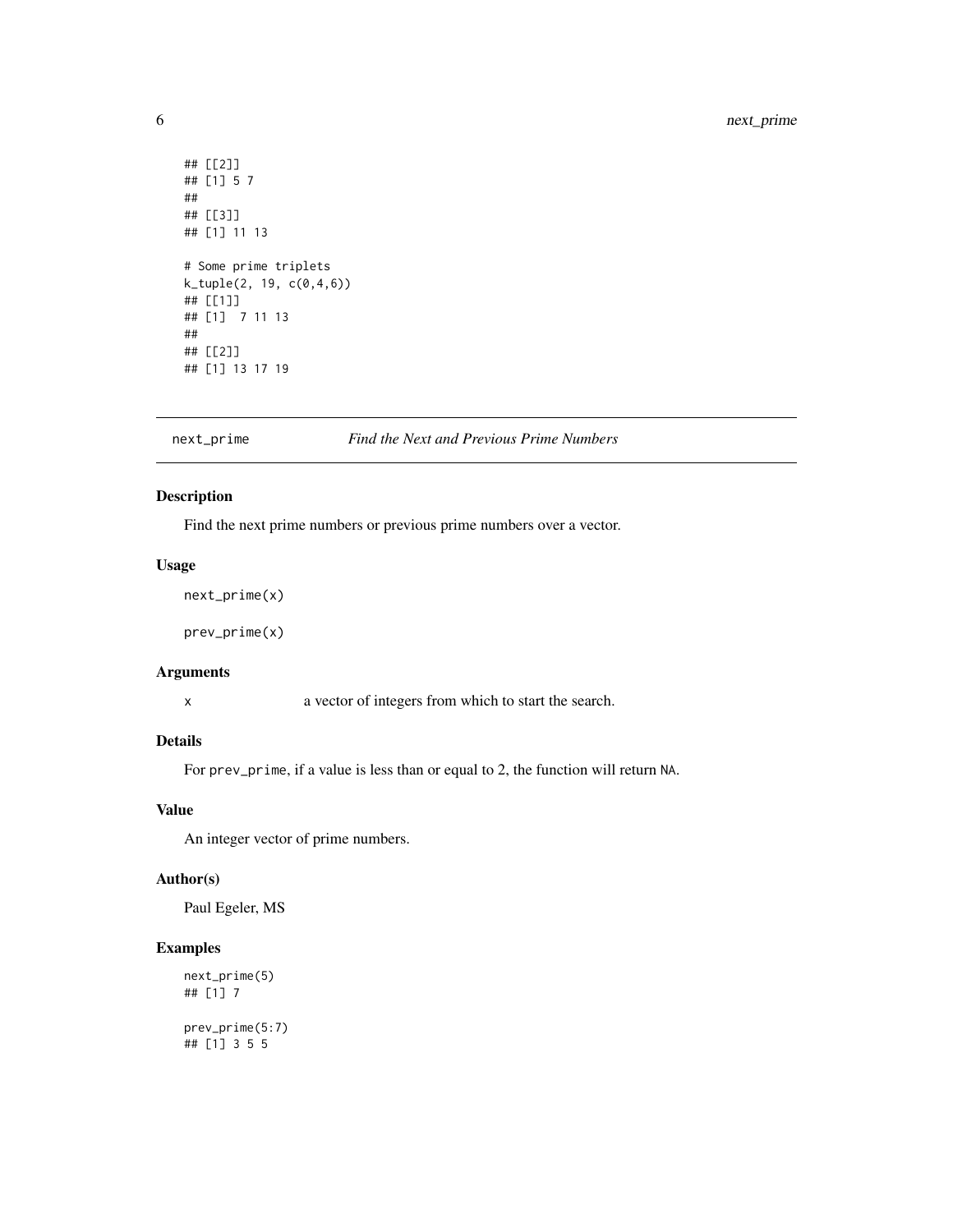<span id="page-6-0"></span>

Get the n-th prime,  $p_n$ , in the sequence of primes.

# Usage

nth\_prime(x)

# Arguments

x an integer vector.

#### Value

An integer vector.

#### Author(s)

Paul Egeler, MS

## Examples

nth\_prime(5) ## [1] 11

 $nth\_prime(c(1:3, 7))$ ## [1] 2 3 5 17

phi *Euler's Totient Function*

# Description

Compute Euler's Totient Function ( $\phi(n)$ ). Provides the count of k integers that are coprime with n such that  $1 \leq k \leq n$  and  $gcd(n, k) = 1$ .

#### Usage

phi(n)

# Arguments

n an integer vector.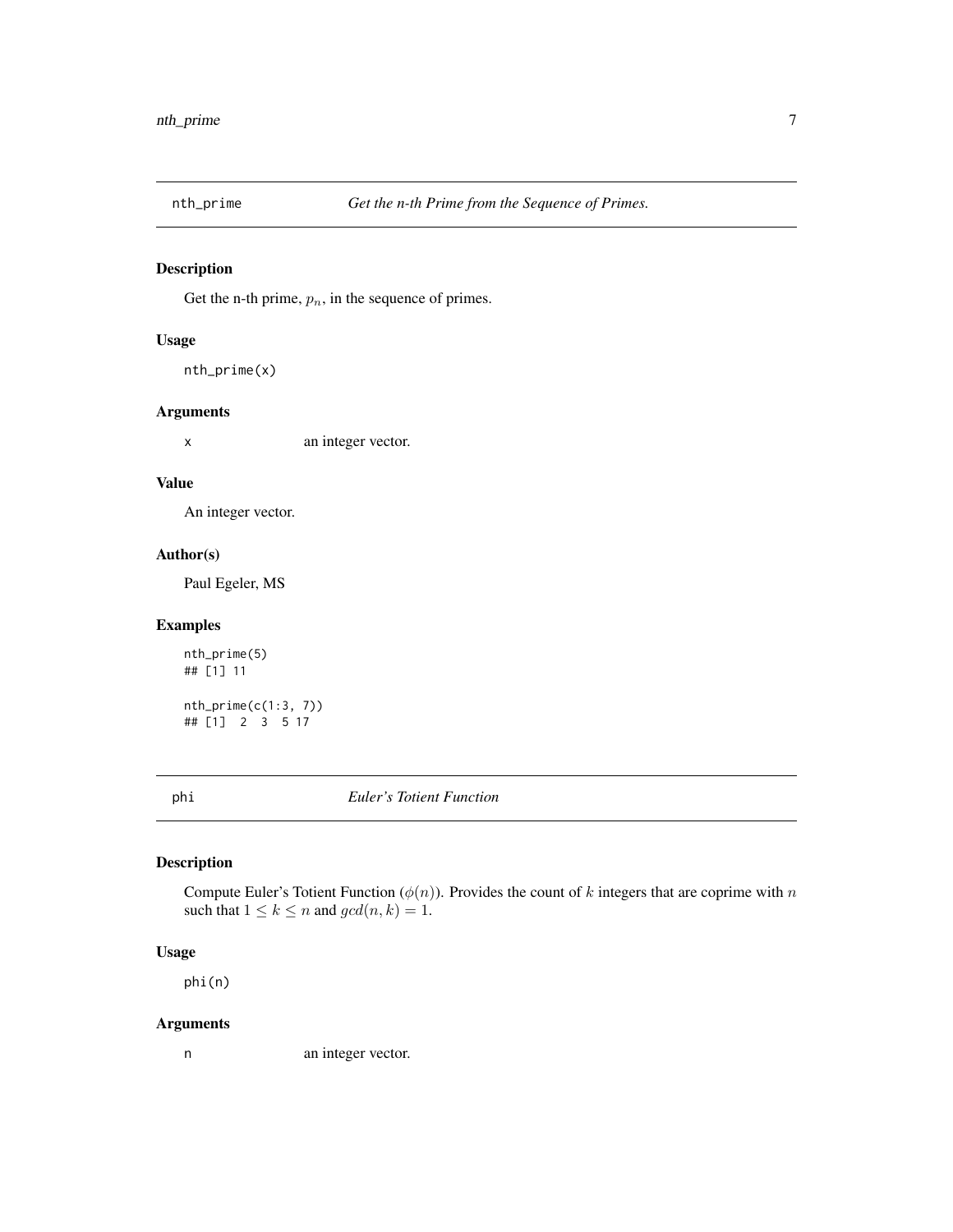<span id="page-7-0"></span>8 primes

# Value

An integer vector.

# Author(s)

Paul Egeler, MS

# References

"Euler's totient function" (2020) Wikipedia. https://en.wikipedia.org/wiki/Euler%27s\_totient\_function (Accessed 21 Aug 2020).

# See Also

[gcd](#page-1-1), [coprime](#page-1-2), [prime\\_factors](#page-9-1)

# Examples

```
phi(12)
## [1] 4
phi(c(9, 10, 142))
## [1] 6 4 70
```
#### primes *Pre-computed Prime Numbers*

#### Description

The first one thousand prime numbers.

#### Usage

primes

# Format

An integer vector containing the first one thousand prime numbers.

### See Also

[generate\\_primes](#page-2-1), [generate\\_n\\_primes](#page-2-2)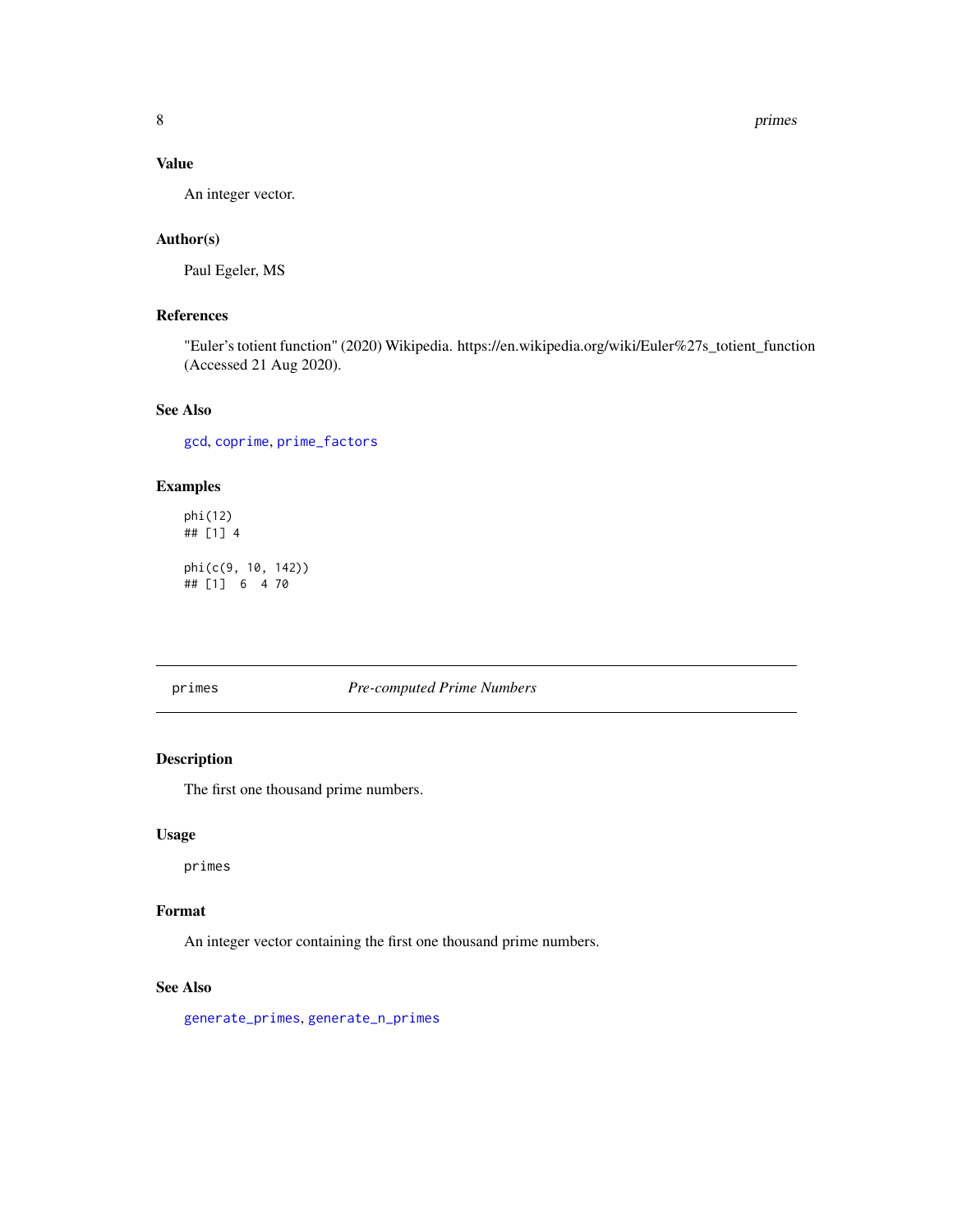<span id="page-8-0"></span>

Functions for estimating  $\pi(n)$ —the number of primes less than or equal to n—and for estimating the value of  $p_n$ , the n-th prime number.

#### Usage

```
prime_count(n, upper_bound)
nth_prime_estimate(n, upper_bound)
```
#### Arguments

|             | an integer. See <i>Details</i> for more information.                |
|-------------|---------------------------------------------------------------------|
| upper_bound | a logical indicating whether to estimate the lower- or upper bound. |

#### Details

The prime\_count function estimates the number of primes  $\leq n$ . When upper\_bound = FALSE, it is guaranteed to under-estimate for all  $n \geq 17$ . When upper\_bound = TRUE, it holds for all positive  $\overline{n}$ .

The nth\_prime\_estimate function brackets upper and lower bound values of the nth prime. It is valid for  $n \geq 6$ .

The methods of estimation used here are a few of many alternatives. For further information, the reader is directed to the *References* section.

#### Author(s)

Paul Egeler, MS

### References

"Prime-counting function" (2020) *Wikipedia*. [https://en.wikipedia.org/wiki/Prime-countin](https://en.wikipedia.org/wiki/Prime-counting_function#Inequalities)g\_ [function#Inequalities](https://en.wikipedia.org/wiki/Prime-counting_function#Inequalities) (Accessed 26 Jul 2020).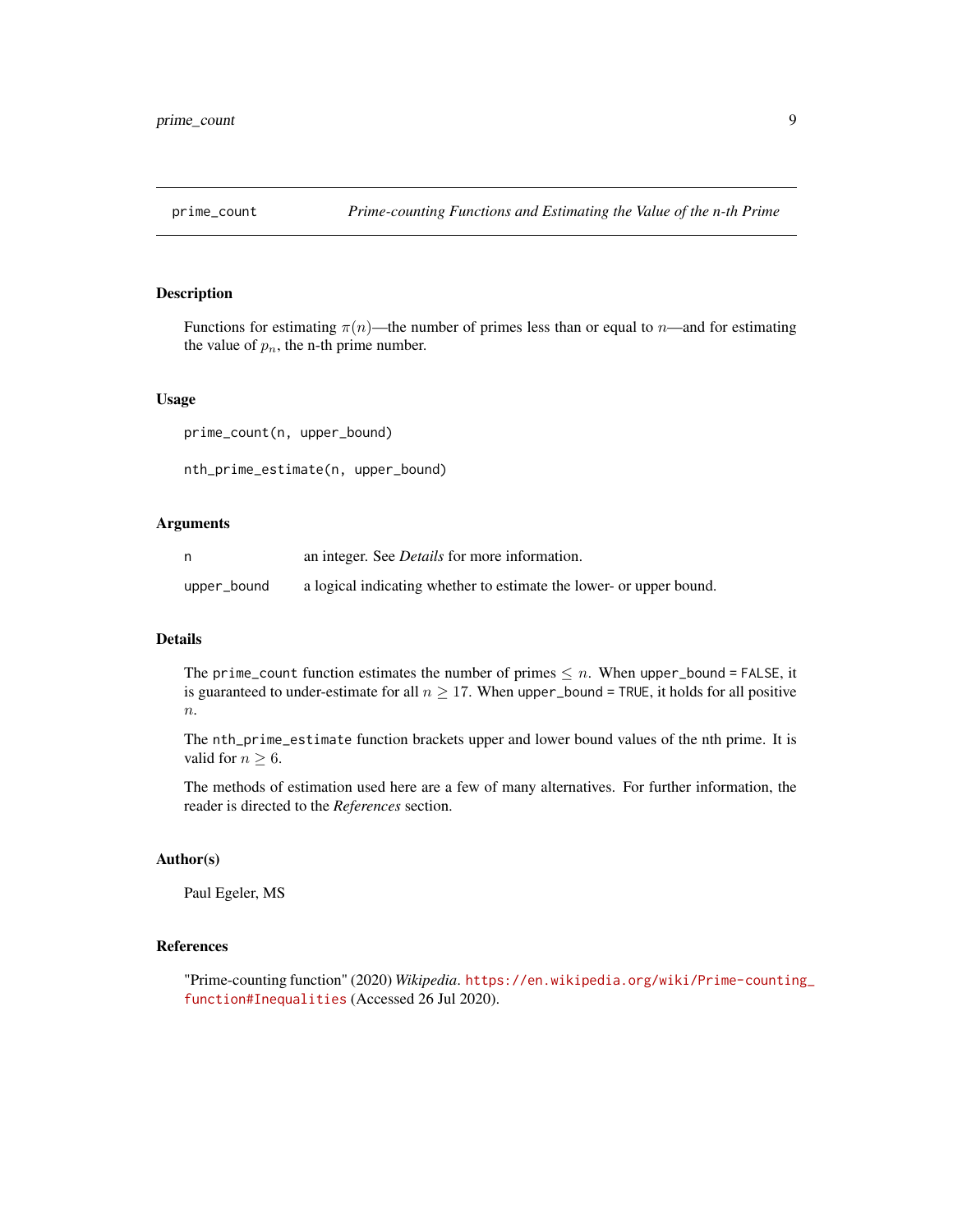<span id="page-9-1"></span><span id="page-9-0"></span>

Compute the prime factors of elements of an integer vector.

# Usage

```
prime_factors(x)
```
# Arguments

x an integer vector.

## Value

A list of integer vectors reflecting the prime factorizations of each element of the input vector.

# Author(s)

Paul Egeler, MS

```
prime_factors(c(1, 5:7, 99))
## [[1]]
## integer(0)
##
## [[2]]
## [1] 5
##
## [[3]]
## [1] 2 3
##
## [[4]]
## [1] 7
##
## [[5]]
## [1] 3 3 11
```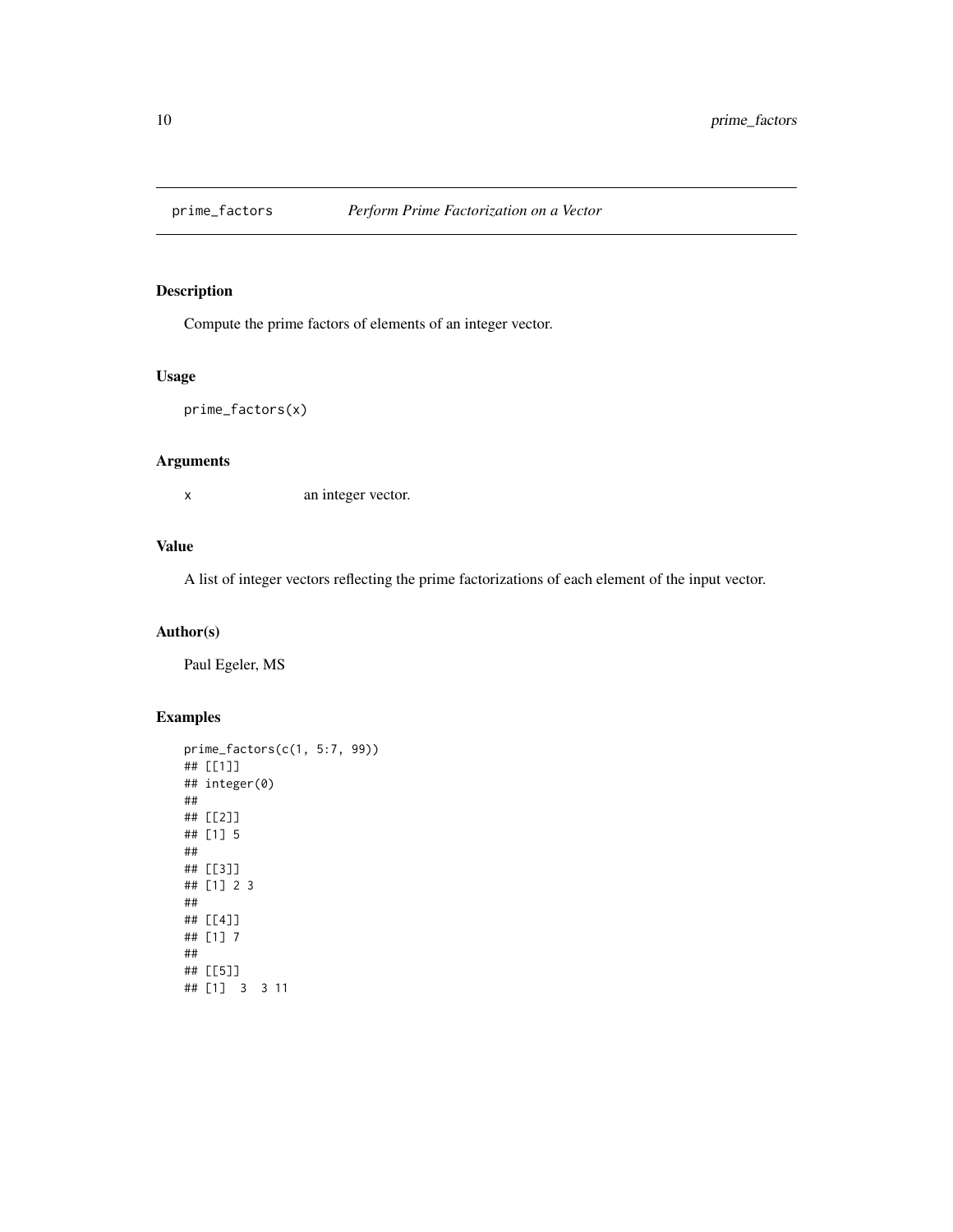<span id="page-10-0"></span>

Computes the primorial for prime numbers and natural numbers.

#### Usage

```
primorial_n(n)
```
primorial\_p(n)

#### Arguments

n an integer indicating the numbers to be used in the computation. See *Details* for more information.

# Details

The primorial\_p function computes the primorial with respect the the first n *prime* numbers; while the primorial\_n function computes the primorial with respect the the first n *natural* numbers.

# Value

A numeric vector of length 1.

# Author(s)

Paul Egeler, MS

ruth\_aaron\_pairs *Find Ruth-Aaron Pairs of Integers*

# Description

Find pairs of consecutive integers where the prime factors sum to the same value. For example,  $(5, 1)$ 6) are Ruth-Aaron pairs because the prime factors  $5 = 2 + 3$ .

#### Usage

ruth\_aaron\_pairs(min, max, distinct = FALSE)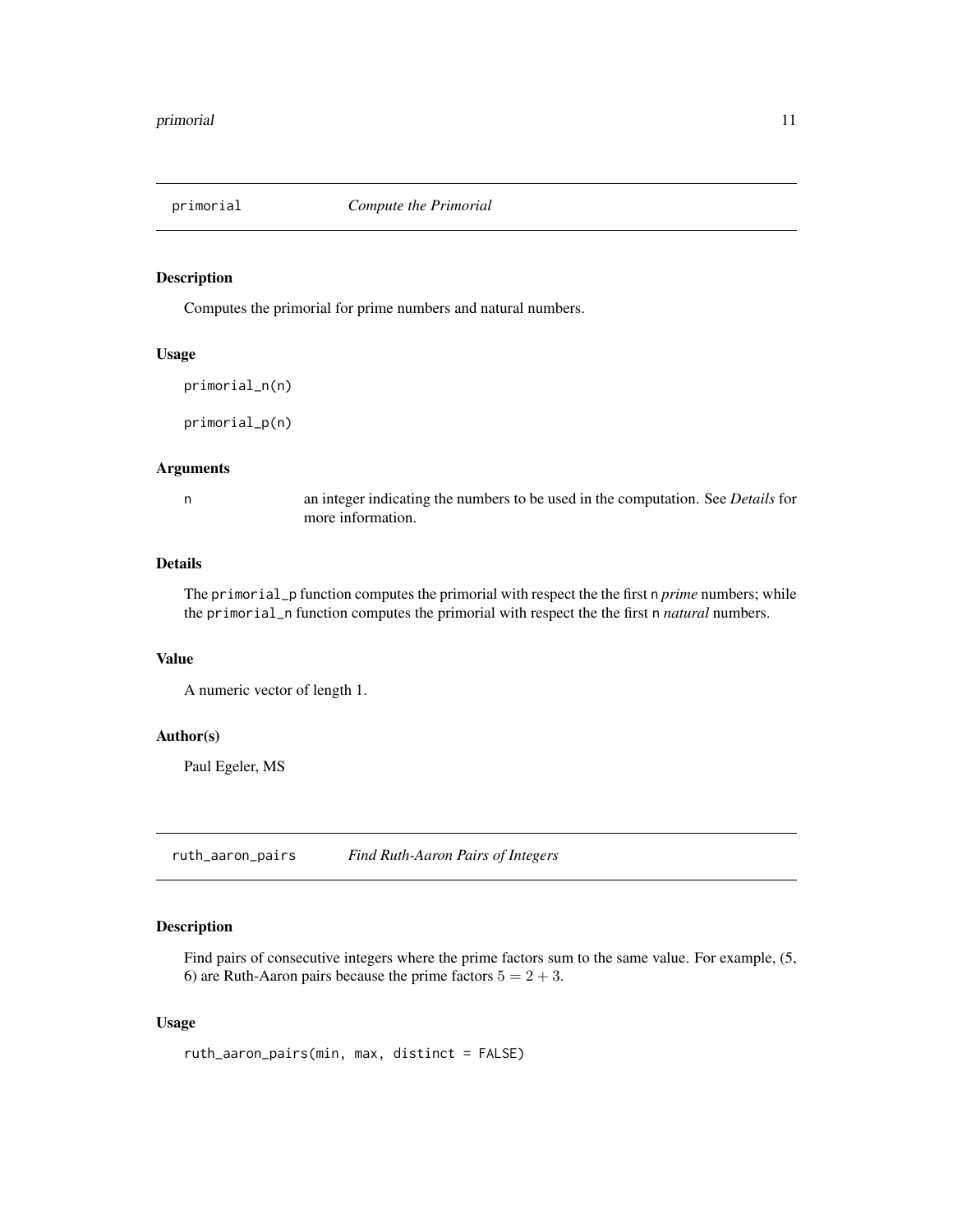# Arguments

| min      | an integer representing the minimum number to check.                                                       |
|----------|------------------------------------------------------------------------------------------------------------|
| max      | an integer representing the maximum number to check.                                                       |
| distinct | a logical indicating whether to consider repeating prime factors or only distinct<br>prime number factors. |

# Value

A List of integer pairs.

# Author(s)

Paul Egeler, MS